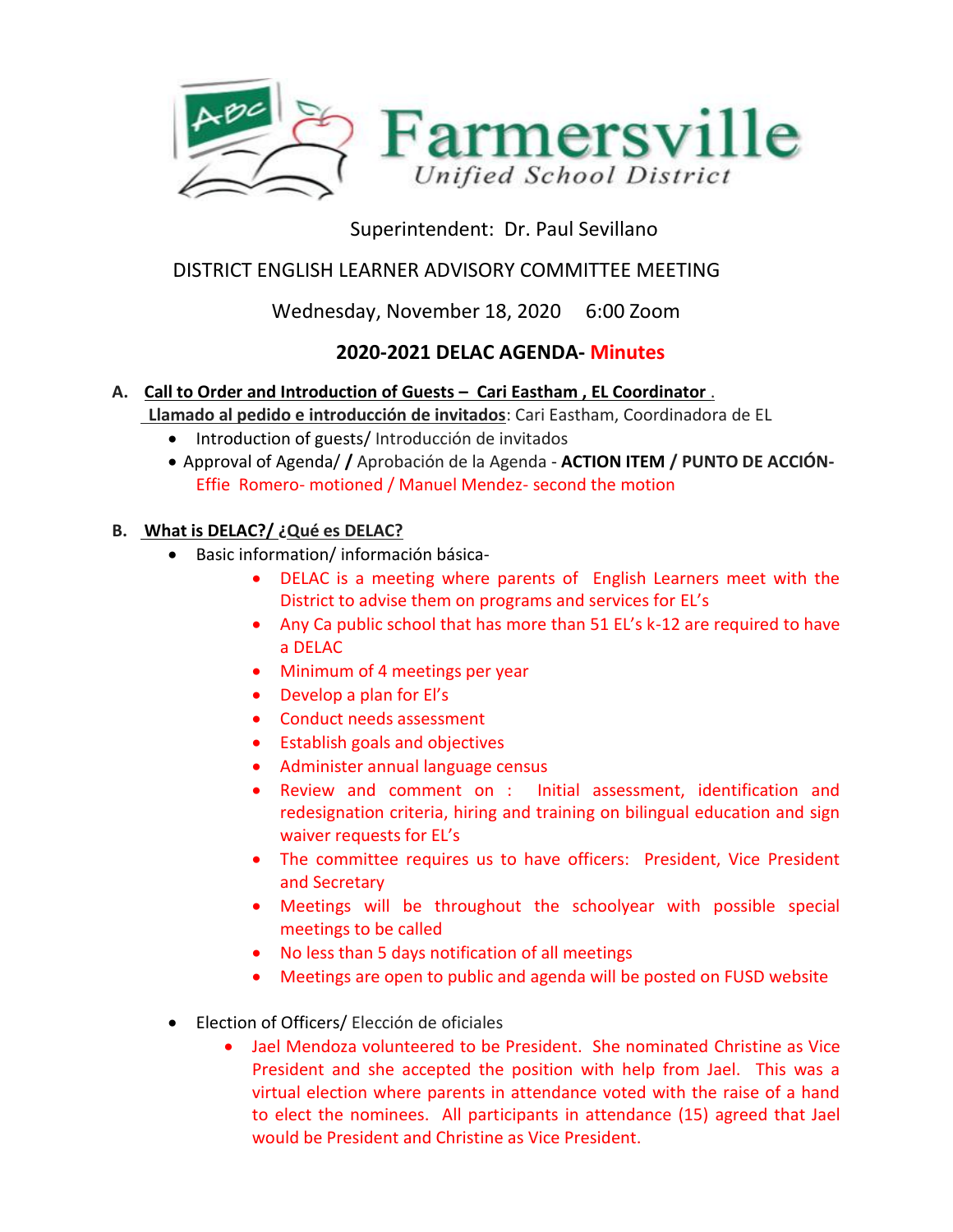#### **C. Information and Discussion Items/ Información y temas de discusión**

- a. School Reopening Plan/ Plan de reapertura escolar
	- TK-3 will reopen December 1, Grades 4-6 will reopen December 8 and Grades 7-12 are not eligible for reopening at this time.
	- Dr. Sevillano has worked on our reopening Plan which consists of 7 major categories:
		- **1.** Scheduling and Staffing
		- **2.** Teaching and Learning
		- **3.** Health and Behavior Norms
		- **4.** Physical Infrastructure
		- **5.** Food Services
		- **6.** Transportation
		- **7.** School Policies and Procedures
	- Each category was discussed in depth. For more detailed information please refer to the School Reopening Plan posted on our website
- b. Learning Continuity Plan/ Plan de continuidad del aprendizaje
	- Dr. Sevillano discussed that this plan. Please see attached plan. This plan was described in detail letting parents know about each step in the plan.
- c. Principal Parent Forums/ Foros de directores y padres
	- All school sites are having regular meeting with parents to keep them updated on things occurring at the sites. Pleas plan on attending these meetings to get questions answered and more information.
	- Hester- November 19 and Dec. 3 @ 6 pm
	- DCA- November 30 @ 6 pm
	- Snowden- had one today

### **D. New Business**

- a. Distribute Uniform Compliant Procedure and Williams Uniform Complaint procedures/ Distribuir un formulario que cumpla con el uniforme y Williams
	- All Districts are required to develop local complaint policies that describe procedure that must be followed to resolve the complaint.
	- UCP Annual notice is a complaint that must have a signed statement alleging violations of federal and state laws which may include harassment, discrimination, and intimidation or bullying.
	- These forms are posted in all classrooms, offices, libraries, cafeterias, gyms and throughout all sites.
	- Williams Uniform Complaint Procedures should be a written and signed statement alleging violation of federal/state laws such as insufficient textbooks, school facilities and teacher vacancies.
	- These forms are also posted throughout campuses.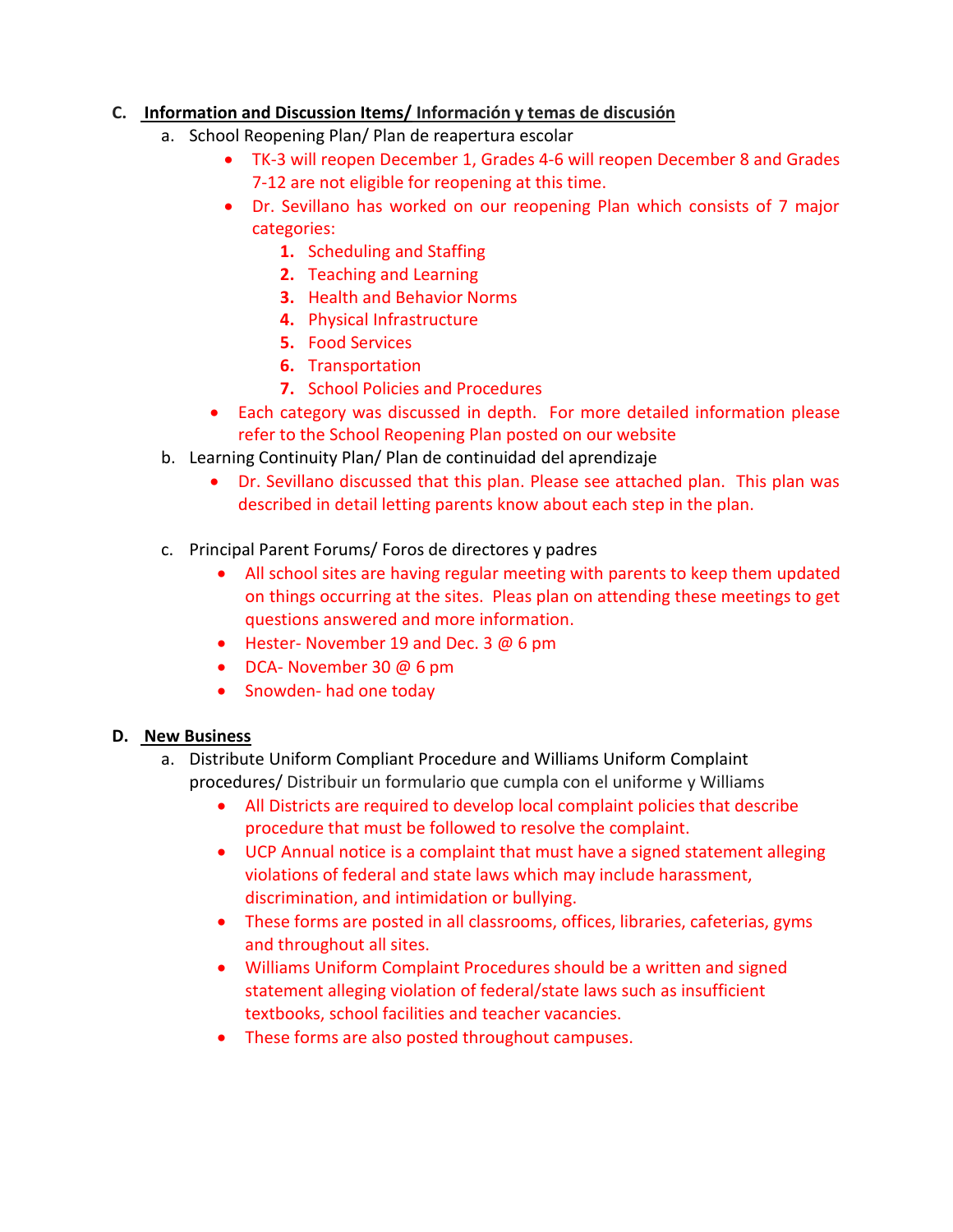- b. Title III Budget for English Learners/ Presupuesto del Título III para estudiantes de inglés
	- Dr. Sevillano discussed:
	- helps ensure that English learners, including immigrant children and youth, attain English proficiency and develop high levels of academic achievement in English;
	- to assist all English learners, including immigrant children and youth, to achieve at high levels in academic subjects so that all English learners can meet the same challenging State academic standards that all children are expected to meet;
	- to assist teachers (including preschool teachers), principals and other school leaders, State educational agencies, local educational agencies, and schools in establishing, implementing, and sustaining effective language instruction educational programs designed to assist in teaching English learners, including immigrant children and youth;
	- to assist teachers (including preschool teachers), principals and other school leaders, State educational agencies, and local educational agencies to develop and enhance their capacity to provide effective instructional programs designed to prepare English learners, including immigrant children and youth, to enter all-English instructional settings; and
	- to promote parental, family, and community participation in language instruction educational programs for the parents, families, and communities of English learners.
	- We have purchased software, hired Teaching Fellows to help newcomers and English Learners, started a Dual Language program at Hester and will expand it to  $2^{nd}$  grade next year.

### **E. Items for the Next Agenda/ Artículos para la próxima agenda**

- Services for Counslers- social emotional learning
- Internet hot spots have been pushed out and many students have access now. The donated \$200,000 to help purchase hotspots.
- **F. Next meeting date**/ **Fecha de la próxima reunión:**  February 22, 2021 @ 6:00/ 22 de febrero de 2021 @ 6:00

#### **G. Adjourn/ Levantamiento** - **ACTION ITEM/ ARTICULO DE ACCION**

 Mrs. Canning motioned and Jennifer second the motion to adjourn meeting at 6:47 pm

Contact Mrs. Eastham, EL Coordinator, 592-2010 ext. 1118 if you have questions.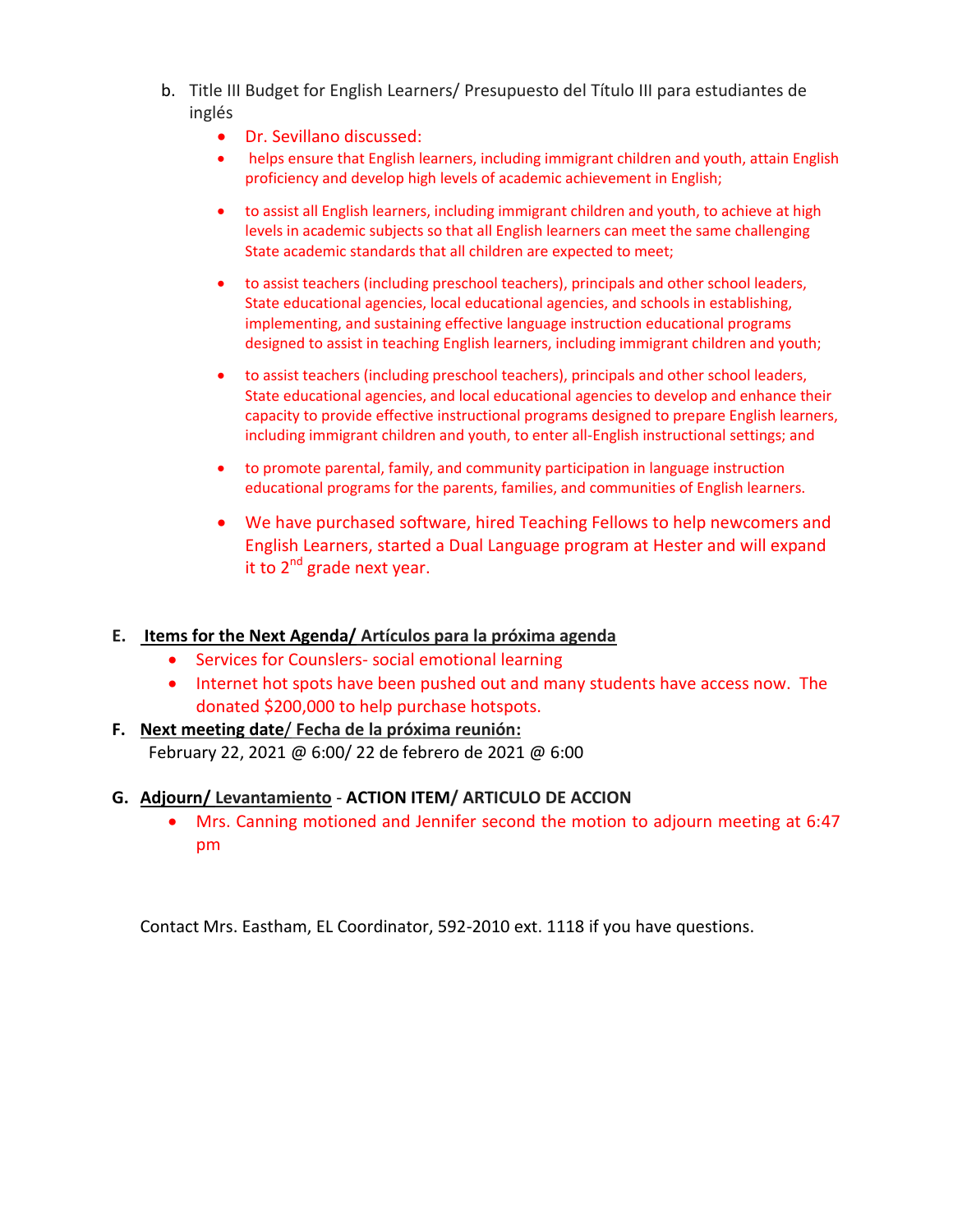

## Superintendent: Dr. Paul Sevillano

### DISTRICT ENGLISH LEARNER ADVISORY COMMITTEE MEETING

Wednesday, November 18, 2020 6:00 Zoom

## **2020-2021 DELAC AGENDA- Minutes**

### **H. Call to Order and Introduction of Guests – Cari Eastham , EL Coordinator** .

**Llamado al pedido e introducción de invitados**: Cari Eastham, Coordinadora de EL

- Introduction of guests/Introducción de invitados
- Approval of Agenda/ **/** Aprobación de la Agenda **ACTION ITEM / PUNTO DE ACCIÓN-**Effie Romero- motioned / Manuel Mendez- second the motion

### **I. What is DELAC?/ ¿Qué es DELAC?**

Basic information/ información básica-

• DELAC es una reunión donde los padres de los estudiantes de inglés se reúnen con el distrito para asesorarlos sobre programas y servicios para estudiantes EL

• Cualquier escuela pública de Ca que tenga más de 51 EL's k-12 debe tener un DELAC

- Mínimo de 4 reuniones por año
- Desarrollar un plan para El's
- Realizar una evaluación de necesidades
- Establecer metas y objetivos
- Administrar el censo anual de idiomas

• Revisar y comentar sobre: Evaluación inicial, criterios de identificación y redesignación, contratación y capacitación en educación bilingüe y firmar solicitudes de exención para estudiantes EL

• El comité requiere que tengamos funcionarios: presidente, vicepresidente y secretario

• Las reuniones serán durante todo el año escolar con posibles reuniones especiales que se convocarán.

- Notificación de no menos de 5 días de todas las reuniones
- Las reuniones están abiertas al público y la agenda se publicará en el sitio web del FUSD
- Election of Officers/ Elección de oficiales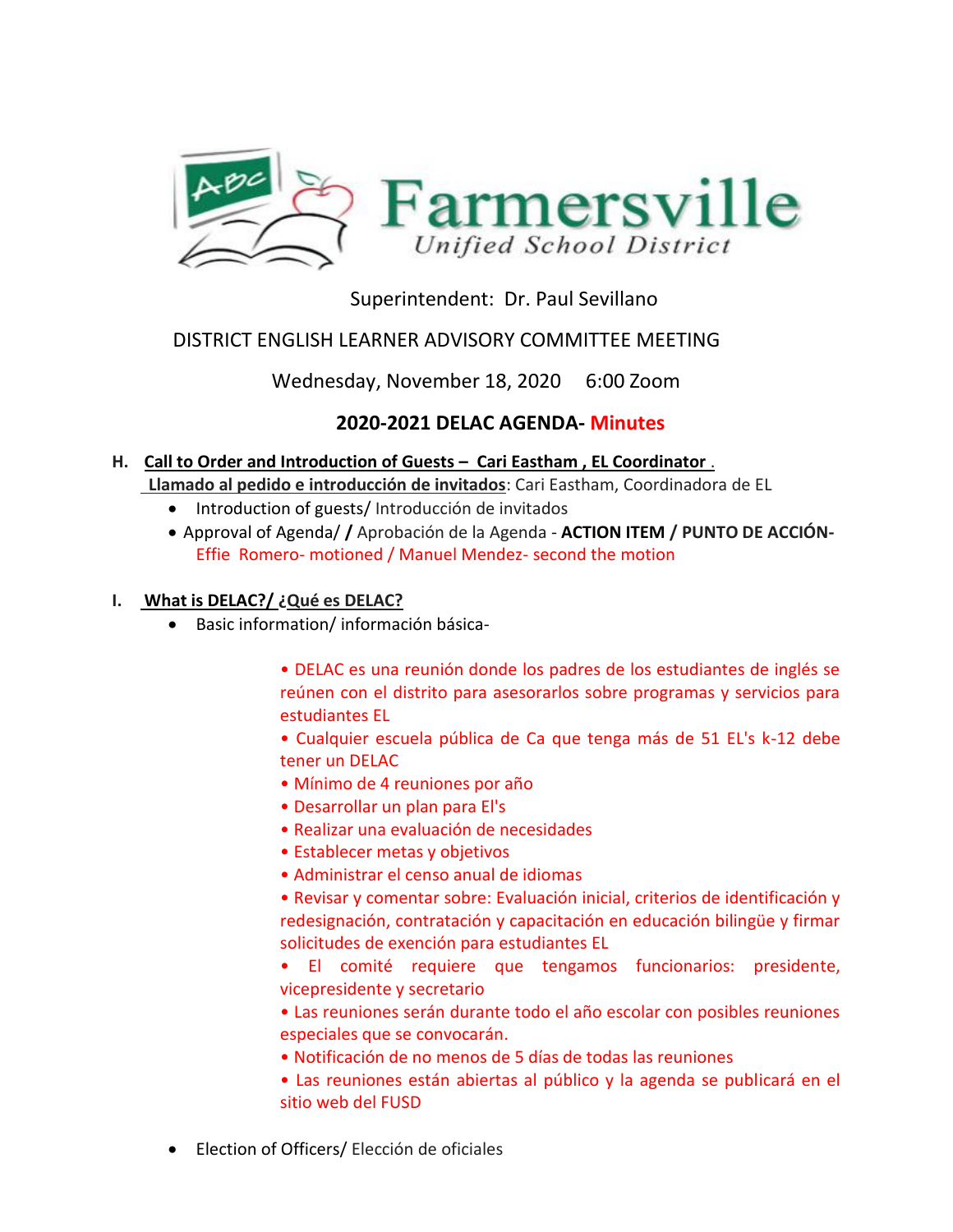- Jael Mendoza se ofreció como voluntario para ser presidente. Nominó a Christine como vicepresidenta y aceptó el puesto con la ayuda de Jael. Esta fue una elección virtual donde los padres que asistieron votaron levantando la mano para elegir a los nominados. Todos los participantes presentes (15) estuvieron de acuerdo en que aJael sería presidente y Christine como vicepresidente.
- **J. Information and Discussion Items/ Información y temas de discusión**
	- d. School Reopening Plan/ Plan de reapertura escolar
	- TK-3 reabrirá el 1 de diciembre, los grados 4-6 reabrirán el 8 de diciembre y los grados 7-12 no son elegibles para reabrir en este momento.
	- El Dr. Sevillano ha trabajado en nuestro Plan de reapertura que consta de 7 grandes categorías:
	- 1. Programación y dotación de personal
	- 2. Enseñanza y aprendizaje
	- 3. Normas de salud y comportamiento
	- 4. Infraestructura física
	- 5. Servicios alimentarios
	- 6. Transporte
	- 7. Políticas y procedimientos escolares
	- Cada categoría se discutió en profundidad. Para obtener información más detallada, consulte el Plan de reapertura de la escuela publicado en nuestro sitio web.
	- e. Learning Continuity Plan/ Plan de continuidad del aprendizaje
		- Dr. Sevillano discussed that this plan
		- This plan
	- f. Principal Parent Forums/ Foros de directores y padres
		- Todos los sitios escolares están teniendo reuniones periódicas con los padres para mantenerlos actualizados sobre lo que ocurre en los sitios. Por favor planee asistir a estas reuniones para recibir preguntas y más información.
		- Hester: 19 de noviembre y 3 de diciembre a las 6 pm
		- DCA- 30 de noviembre a las 6 pm
		- Snowden: tuve uno hoy

### **K. New Business**

- c. Distribute Uniform Compliant Procedure and Williams Uniform Complaint procedures/ Distribuir un formulario que cumpla con el uniforme y Williams
	- Se requiere que todos los distritos desarrollen políticas de quejas locales que describan el procedimiento que se debe seguir para resolver la queja.
	- El aviso anual de UCP es una queja que debe tener una declaración firmada que alegue violaciones de las leyes federales y estatales que pueden incluir acoso, discriminación e intimidación o acoso.
	- Estos formularios se publican en todos los salones, oficinas, bibliotecas, cafeterías, gimnasios y en todos los sitios.
	- Los procedimientos uniformes de quejas de Williams deben ser una declaración escrita y firmada que alegue la violación de las leyes federales /